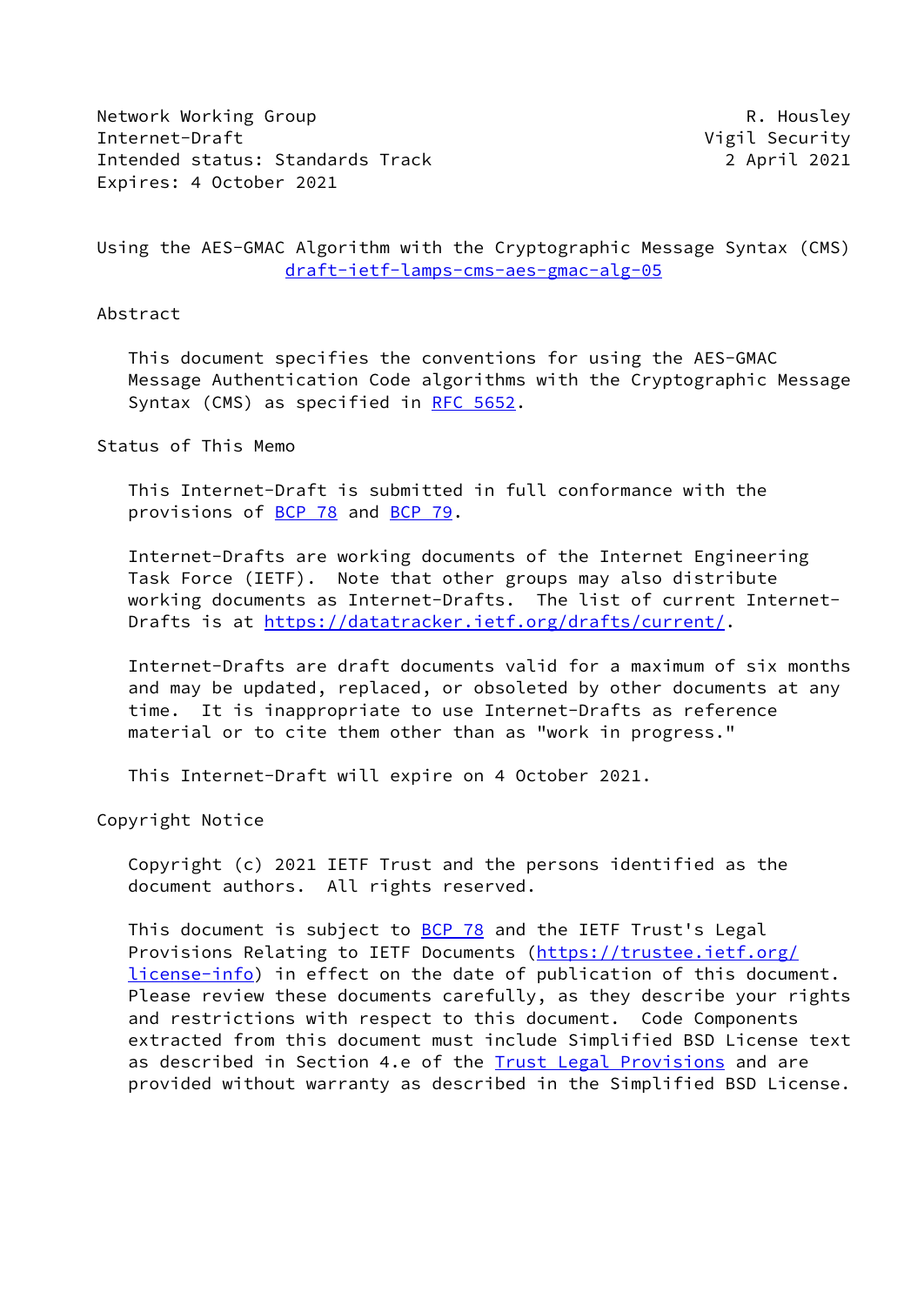<span id="page-1-1"></span>

| Internet-Draft | Using AES-GMAC with the CMS |  | April 2021 |  |
|----------------|-----------------------------|--|------------|--|
|                |                             |  |            |  |

## Table of Contents

|    | $\overline{2}$                                                             |
|----|----------------------------------------------------------------------------|
|    | $\underline{3}$ . Message Authentication Code Algorithms<br>$\overline{2}$ |
|    | $\overline{2}$                                                             |
| 4. | Implementation Considerations<br>$\overline{3}$                            |
| 5. | $\overline{4}$                                                             |
| 6. | $\overline{5}$                                                             |
|    | $\overline{5}$                                                             |
| 8. | 6                                                                          |
| 9. | 6                                                                          |
|    | 9.1. Normative References<br>6                                             |
|    | 9.2. Informative References<br>$\overline{7}$                              |
|    | Author's Address<br>8                                                      |

## <span id="page-1-0"></span>[1](#page-1-0). Introduction

 This document specifies the conventions for using the AES-GMAC [\[AES](#page-6-4)][GCM] Message Authentication Code (MAC) algorithm with the Cryptographic Message Syntax (CMS) [[RFC5652\]](https://datatracker.ietf.org/doc/pdf/rfc5652).

<span id="page-1-2"></span>[2](#page-1-2). Terminology

 The key words "MUST", "MUST NOT", "REQUIRED", "SHALL", "SHALL NOT", "SHOULD", "SHOULD NOT", "RECOMMENDED", "NOT RECOMMENDED", "MAY", and "OPTIONAL" in this document are to be interpreted as described in [BCP 14](https://datatracker.ietf.org/doc/pdf/bcp14) [\[RFC2119](https://datatracker.ietf.org/doc/pdf/rfc2119)] [\[RFC8174](https://datatracker.ietf.org/doc/pdf/rfc8174)] when, and only when, they appear in all capitals, as shown here.

<span id="page-1-3"></span>[3](#page-1-3). Message Authentication Code Algorithms

This section specifies the conventions employed by CMS [\[RFC5652](https://datatracker.ietf.org/doc/pdf/rfc5652)] implementations that support the [AES](#page-6-4)-GMAC [AES][GCM] Message Authentication Code (MAC) algorithm.

 MAC algorithm identifiers are located in the AuthenticatedData macAlgorithm field.

MAC values are located in the AuthenticatedData mac field.

<span id="page-1-4"></span>[3.1](#page-1-4). AES-GMAC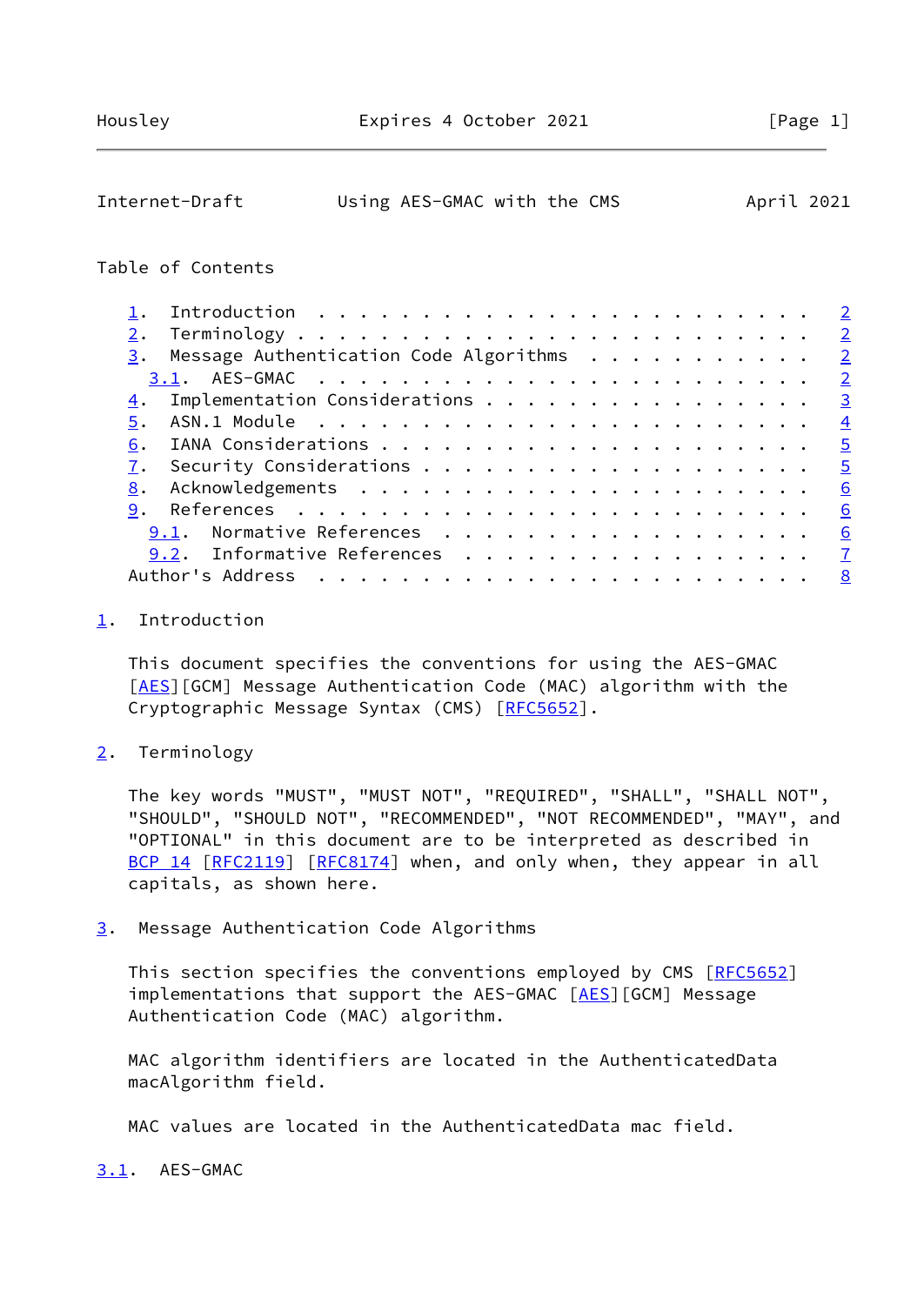The AES-GMAC [\[AES](#page-6-4)][GCM] Message Authentication Code (MAC) algorithm uses one of the following algorithm identifiers in the AuthenticatedData macAlgorithm field; the choice depends on the size of the AES key, which is either 128 bits, 192 bits, or 256 bits:

| Housley | Expires 4 October 2021 | [Page 2] |
|---------|------------------------|----------|
|         |                        |          |

<span id="page-2-1"></span>Internet-Draft Using AES-GMAC with the CMS April 2021

 aes OBJECT IDENTIFIER ::= { joint-iso-itu-t(2) country(16) us(840) organization(1) gov(101) csor(3) nistAlgorithm(4) 1 }

id-aes128-GMAC OBJECT IDENTIFIER ::= { aes 9 }

id-aes192-GMAC OBJECT IDENTIFIER ::= { aes 29 }

id-aes256-GMAC OBJECT IDENTIFIER ::= { aes 49 }

 For all three of these algorithm identifier values, the AlgorithmIdentifier parameters field MUST be present, and the parameters MUST contain GMACParameters:

| GMACParameters ::= SEQUENCE { |                                                |
|-------------------------------|------------------------------------------------|
| nonce                         | OCTET STRING, -- recommended size is 12 octets |
| length                        | MACLength DEFAULT 12 }                         |

MACLength ::= INTEGER (12 | 13 | 14 | 15 | 16)

 The GMACParameters nonce field is the GMAC initialization vector. The nonce may have any number of bits between 8 and  $(2^{64})-1$ , but it MUST be a multiple of 8 bits. Within the scope of any content authentication key, the nonce value MUST be unique. A nonce value of 12 octets can be processed more efficiently, so that length for the nonce value is RECOMMENDED.

 The GMACParameters length field tells the size of the message authentication code. It MUST match the size in octets of the value in the AuthenticatedData mac field. A length of 12 octets is RECOMMENDED.

## <span id="page-2-0"></span>[4](#page-2-0). Implementation Considerations

 An implementation of the Advanced Encryption Standard (AES) Galois/ Counter Mode (GCM) authenticated encryption algorithm is specified in [\[GCM](#page-6-5)]. An implementation of AES-GCM can be used to compute the GMAC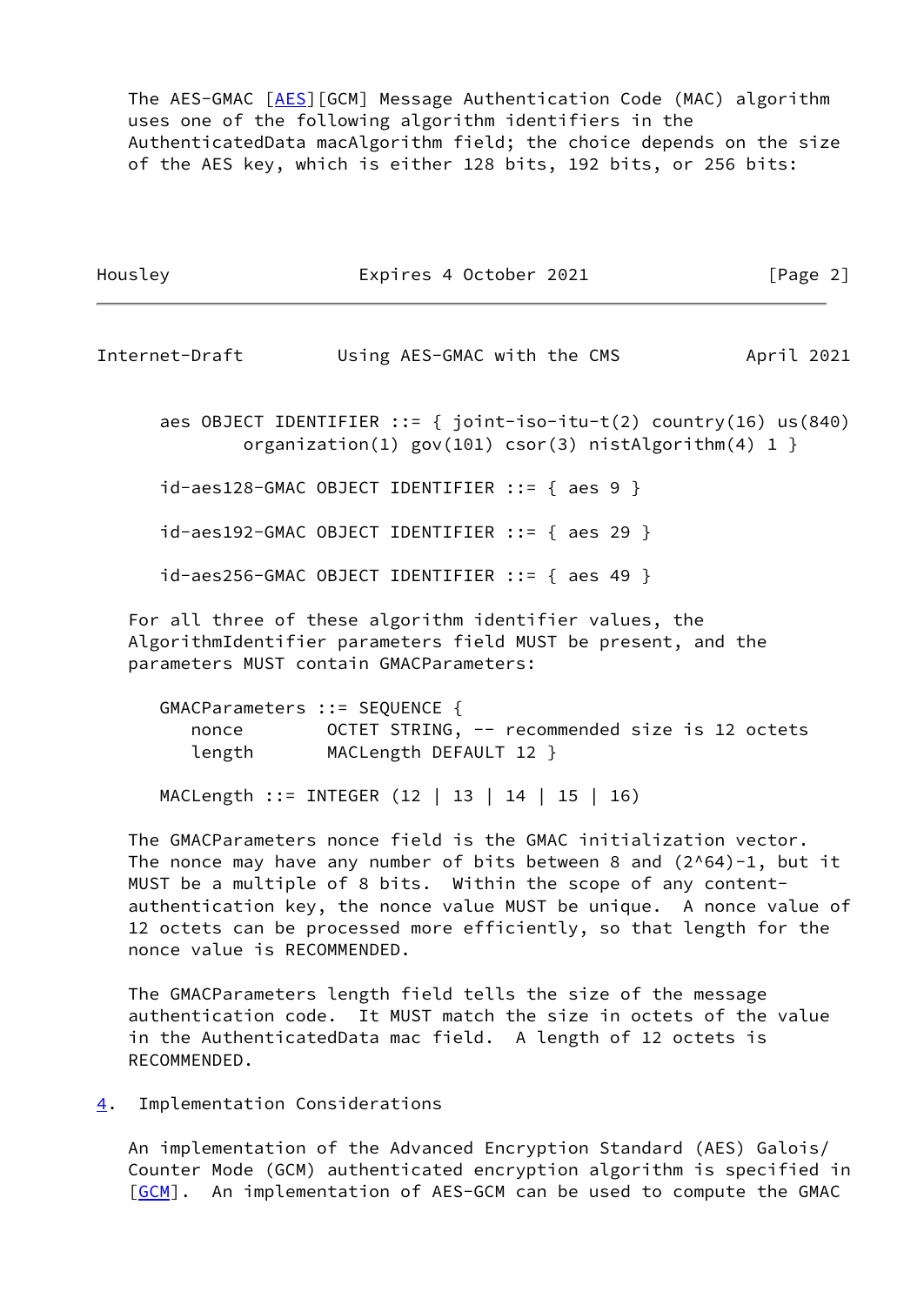message authentication code by providing the content-authentication key as the AES key, the nonce as the initialization vector, a zero length plaintext content, and the content to be authenticated as the additional authenticated data (AAD). The result of the AES-GCM invocation is the AES-GMAC authentication code, which is called the authentication tag in some implementations. In AES-GCM, the encryption step is skipped when no input plaintext is provided, and therefore, no ciphertext is produced.

 The DEFAULT and RECOMMENDED values in GMACParameters were selected to align with the parameters defined for AES-GCM in [Section](https://datatracker.ietf.org/doc/pdf/rfc5084#section-3.2) 3.2 of  $[RFC5084]$ .

<span id="page-3-1"></span><span id="page-3-0"></span>

| Housley                                       | Expires 4 October 2021                                                                                                                                                                                                                          |            | [Page 3] |
|-----------------------------------------------|-------------------------------------------------------------------------------------------------------------------------------------------------------------------------------------------------------------------------------------------------|------------|----------|
| Internet-Draft                                | Using AES-GMAC with the CMS                                                                                                                                                                                                                     | April 2021 |          |
| ASN.1 Module<br>$\overline{5}$ .              |                                                                                                                                                                                                                                                 |            |          |
| $[REC5912]$ .                                 | The following ASN.1 module uses the definition for MAC-ALGORITHM from                                                                                                                                                                           |            |          |
|                                               | CryptographicMessageSyntaxGMACAlgorithms<br>$\{ iso(1)$ member-body(2) us(840) rsadsi(113549)<br>$pkcs(1) pkcs-9(9) simine(16) modules(0)$<br>id-mod-aes-gmac-alg-2020(TBD) }                                                                   |            |          |
| DEFINITIONS IMPLICIT TAGS ::=<br><b>BEGIN</b> |                                                                                                                                                                                                                                                 |            |          |
| -- EXPORTS All                                |                                                                                                                                                                                                                                                 |            |          |
| <b>IMPORTS</b>                                | AlgorithmIdentifier{}, MAC-ALGORITHM<br>FROM AlgorithmInformation-2009 -- from [RFC5912]<br>$\{ iso(1)$ identified-organization(3) dod(6) internet(1)<br>security(5) mechanisms(5) $pkix(7)$ id-mod(0)<br>id-mod-algorithmInformation-02(58)} ; |            |          |
| -- Object Identifiers                         |                                                                                                                                                                                                                                                 |            |          |
|                                               | aes OBJECT IDENTIFIER ::= { joint-iso-itu-t(2) country(16) us(840)<br>organization(1) $gov(101) cos(c) nistAlgorithms(4) 1$                                                                                                                     |            |          |
|                                               | $id-aes128-GMAC OBJECT IDENTIFIER :: = { aes 9 }$                                                                                                                                                                                               |            |          |
|                                               |                                                                                                                                                                                                                                                 |            |          |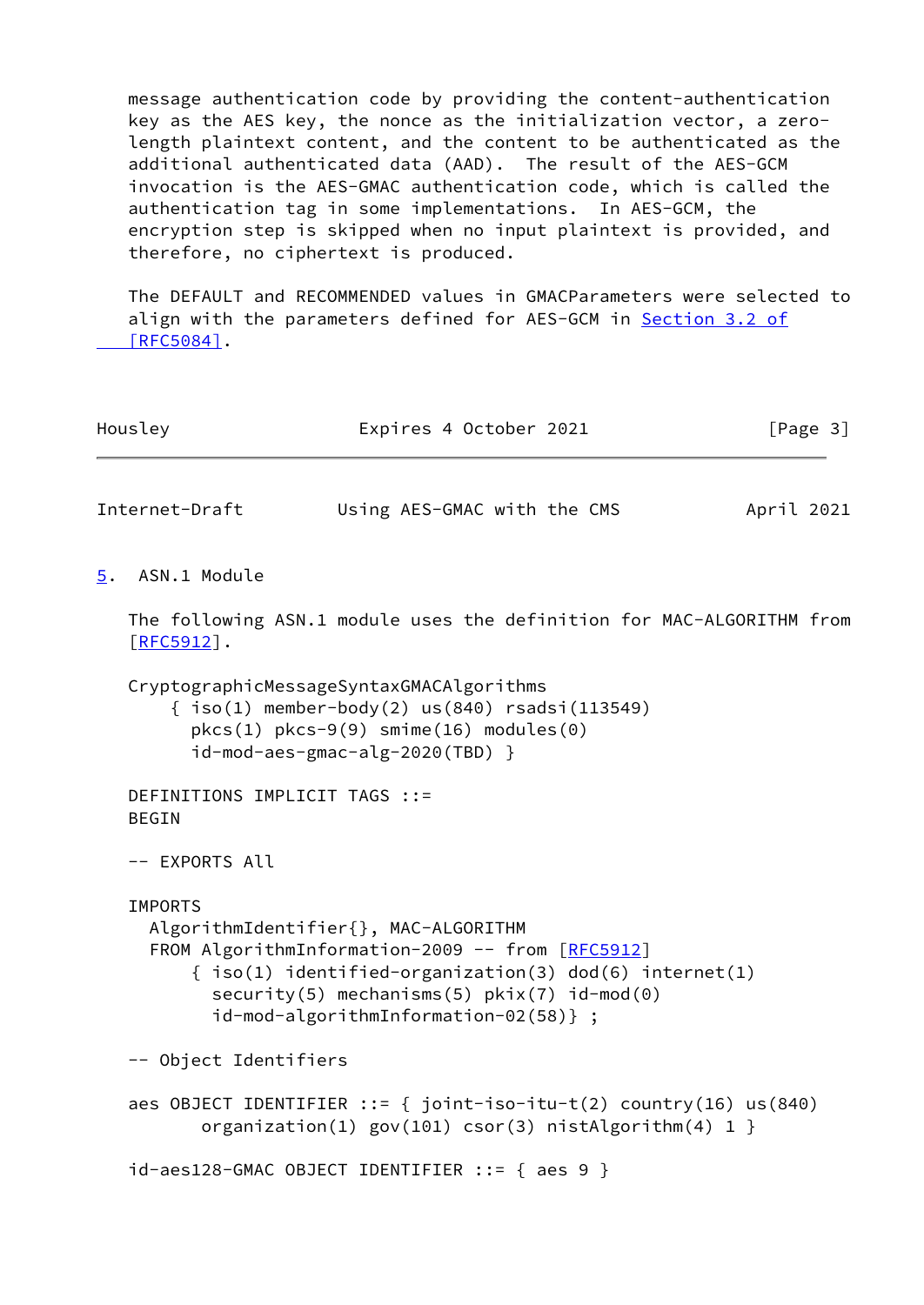id-aes192-GMAC OBJECT IDENTIFIER ::= { aes 29 } id-aes256-GMAC OBJECT IDENTIFIER ::= { aes 49 } -- GMAC Parameters GMACParameters ::= SEQUENCE { nonce 0CTET STRING, -- recommended size is 12 octets length MACLength DEFAULT 12 } MACLength ::= INTEGER (12 | 13 | 14 | 15 | 16) -- Algorithm Identifiers maca-aes128-GMAC MAC-ALGORITHM ::= { IDENTIFIER id-aes128-GMAC PARAMS TYPE GMACParameters ARE required IS-KEYED-MAC TRUE }

Housley **Expires 4 October 2021** [Page 4]

<span id="page-4-1"></span>Internet-Draft Using AES-GMAC with the CMS April 2021

 maca-aes192-GMAC MAC-ALGORITHM ::= { IDENTIFIER id-aes192-GMAC PARAMS TYPE GMACParameters ARE required IS-KEYED-MAC TRUE }

 maca-aes256-GMAC MAC-ALGORITHM ::= { IDENTIFIER id-aes256-GMAC PARAMS TYPE GMACParameters ARE required IS-KEYED-MAC TRUE }

END -- of CryptographicMessageSyntaxGMACAlgorithms

<span id="page-4-0"></span>[6](#page-4-0). IANA Considerations

 IANA is asked to register object identifiers for one module identifier in the "SMI Security for S/MIME Module Identifier (1.2.840.113549.1.9.16.0)" registry for id-mod-aes-gmac-alg-2020.

<span id="page-4-2"></span>[7](#page-4-2). Security Considerations

 The CMS provides a method for authenticating data. This document identifies the conventions for using the AES-GMAC algorithm with the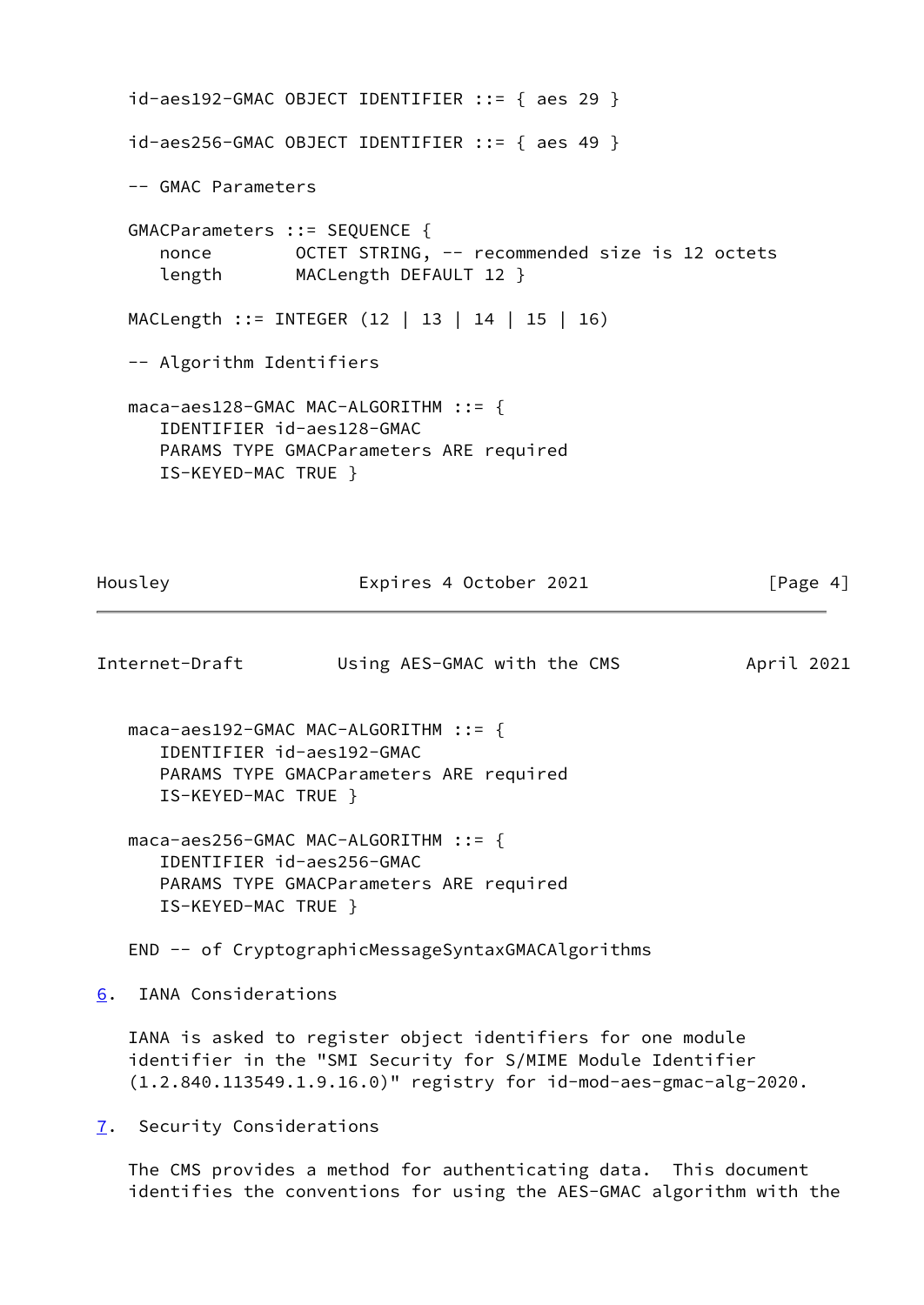CMS.

 The key management technique employed to distribute message authentication keys must itself provide authentication, otherwise the content is delivered with integrity from an unknown source.

When more than two parties share the same message-authentication key, data origin authentication is not provided. Any party that knows the message-authentication key can compute a valid MAC, therefore the content could originate from any one of the parties.

 Within the scope of any content-authentication key, the AES-GMAC nonce value MUST be unique. Use of a nonce value more than once allows an attacker to generate valid AES-GMAC authentication codes for arbitrary messages, resulting in the loss of authentication as described in Appendix A of [[GCM\]](#page-6-5).

Within the scope of any content-authentication key, the authentication tag length (MACLength) MUST be fixed.

 If AES-GMAC is used as a building block in another algorithm (e.g., as a pseudo-random function), AES-GMAC MUST be used only one time by that algorithm. For instance, AES-GMAC MUST NOT be used as the pseudo-random function for PBKDF2.

| Housley | Expires 4 October 2021 | [Page 5] |
|---------|------------------------|----------|
|         |                        |          |

<span id="page-5-0"></span>Internet-Draft Using AES-GMAC with the CMS April 2021

 When IV lengths other than 96 bits are used, the GHASH function is used to process the provided IV, which introduces a potential of IV collisions. However, IV collisions are not a concern with CMS AuthenticatedData because a fresh content-authentication key is usually generated for each message.

The probability of a successful forgery is close to  $2^{\wedge}(-t)$ , where t is the number of bits in the authentication tag length (MACLength\*8). This nearly ideal authentication protection is achieved for CMS AuthenticatedData when a fresh content-authentication key is generated for each message. However, the strength of GMAC degrades slightly as a function of the length of the message being authenticated [[F2005\]](#page-7-2)[MV2005]. Implementations SHOULD use 16-octet authentication tags for messages over 2^64 octets.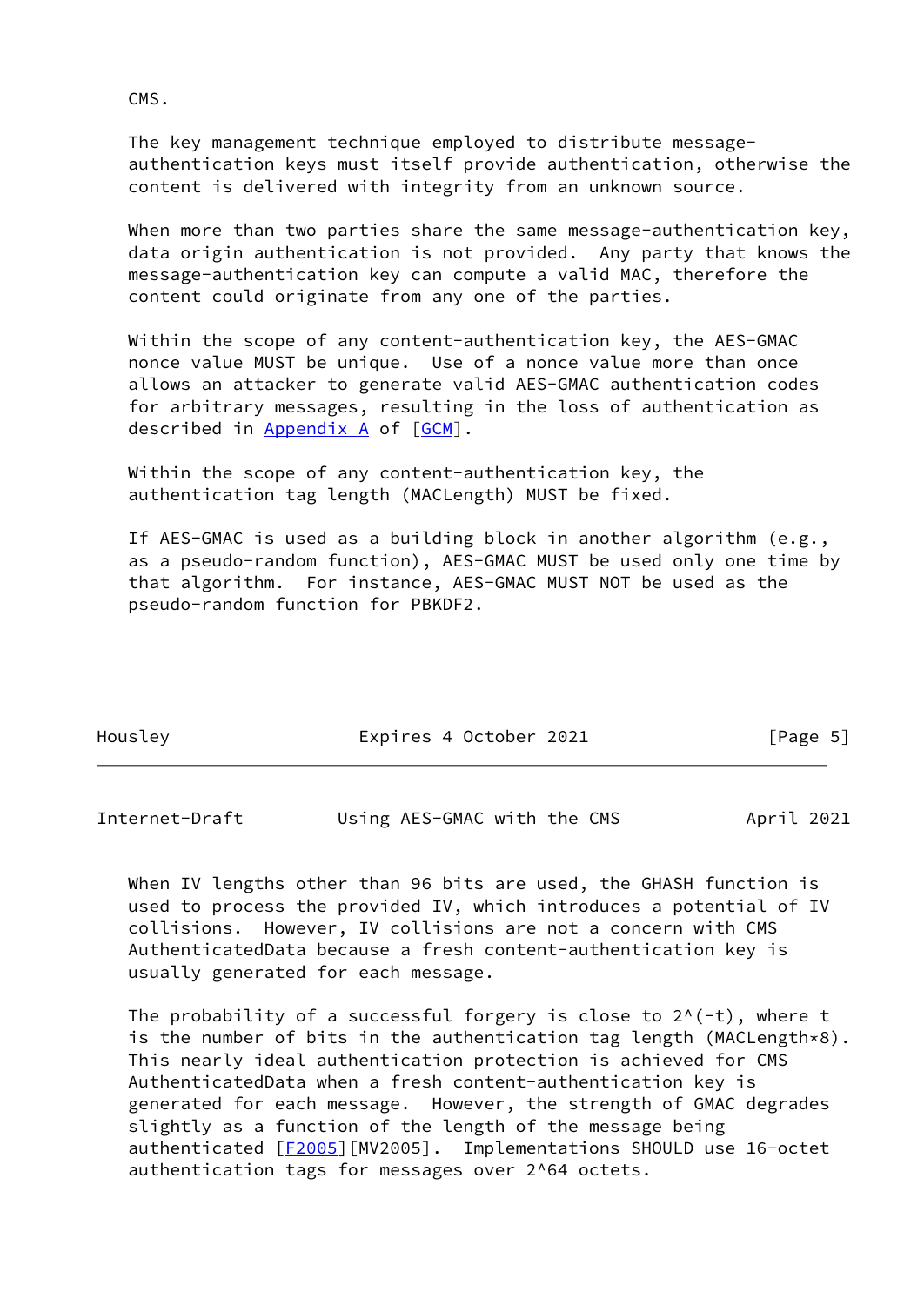Implementations must randomly generate message-authentication keys. The use of inadequate pseudo-random number generators (PRNGs) to generate keys can result in little or no security. An attacker may find it much easier to reproduce the PRNG environment that produced the keys, searching the resulting small set of possibilities, rather than brute force searching the whole key space. The generation of quality random numbers is difficult. [[RFC4086](https://datatracker.ietf.org/doc/pdf/rfc4086)] offers important guidance in this area.

 Implementers should be aware that cryptographic algorithms become weaker with time. As new cryptanalysis techniques are developed and computing performance improves, the work factor to break a particular cryptographic algorithm will reduce. Therefore, cryptographic algorithm implementations should be modular allowing new algorithms to be readily inserted. That is, implementers should be prepared to regularly update the set of algorithms in their implementations. More information is available in [BCP 201](https://datatracker.ietf.org/doc/pdf/bcp201) [\[RFC7696](https://datatracker.ietf.org/doc/pdf/rfc7696)].

<span id="page-6-0"></span>[8](#page-6-0). Acknowledgements

 Many thanks to Hans Aschauer, Hendrik Brockhaus, Quynh Dang, Roman Danyliw, Tim Hollebeek, Ben Kaduk, Mike Ounsworth, and Magnus Westerlund for their careful review and thoughtful improvements.

- <span id="page-6-1"></span>[9](#page-6-1). References
- <span id="page-6-4"></span><span id="page-6-2"></span>[9.1](#page-6-2). Normative References
	- [AES] National Institute of Standards and Technology (NIST), "Advanced Encryption Standard (AES)", FIPS Publication 197, November 2001.

<span id="page-6-5"></span><span id="page-6-3"></span>

| Housley             | Expires 4 October 2021                                                                                                                                                                            | $\lceil \text{Page } 6 \rceil$ |
|---------------------|---------------------------------------------------------------------------------------------------------------------------------------------------------------------------------------------------|--------------------------------|
| Internet-Draft      | Using AES-GMAC with the CMS                                                                                                                                                                       | April 2021                     |
| $\sqrt{\text{GCM}}$ | Dworkin, M., "Recommendation for Block Cipher Modes of<br>Operation: Galois/Counter Mode (GCM) and GMAC", NIST<br>Special Publication 800-38D, November 2007.                                     |                                |
| [RFC2119]           | Bradner, S., "Key words for use in RFCs to Indicate<br>Requirement Levels", BCP 14, RFC 2119,<br>DOI 10.17487/RFC2119, March 1997,<br><https: info="" rfc2119="" www.rfc-editor.org="">.</https:> |                                |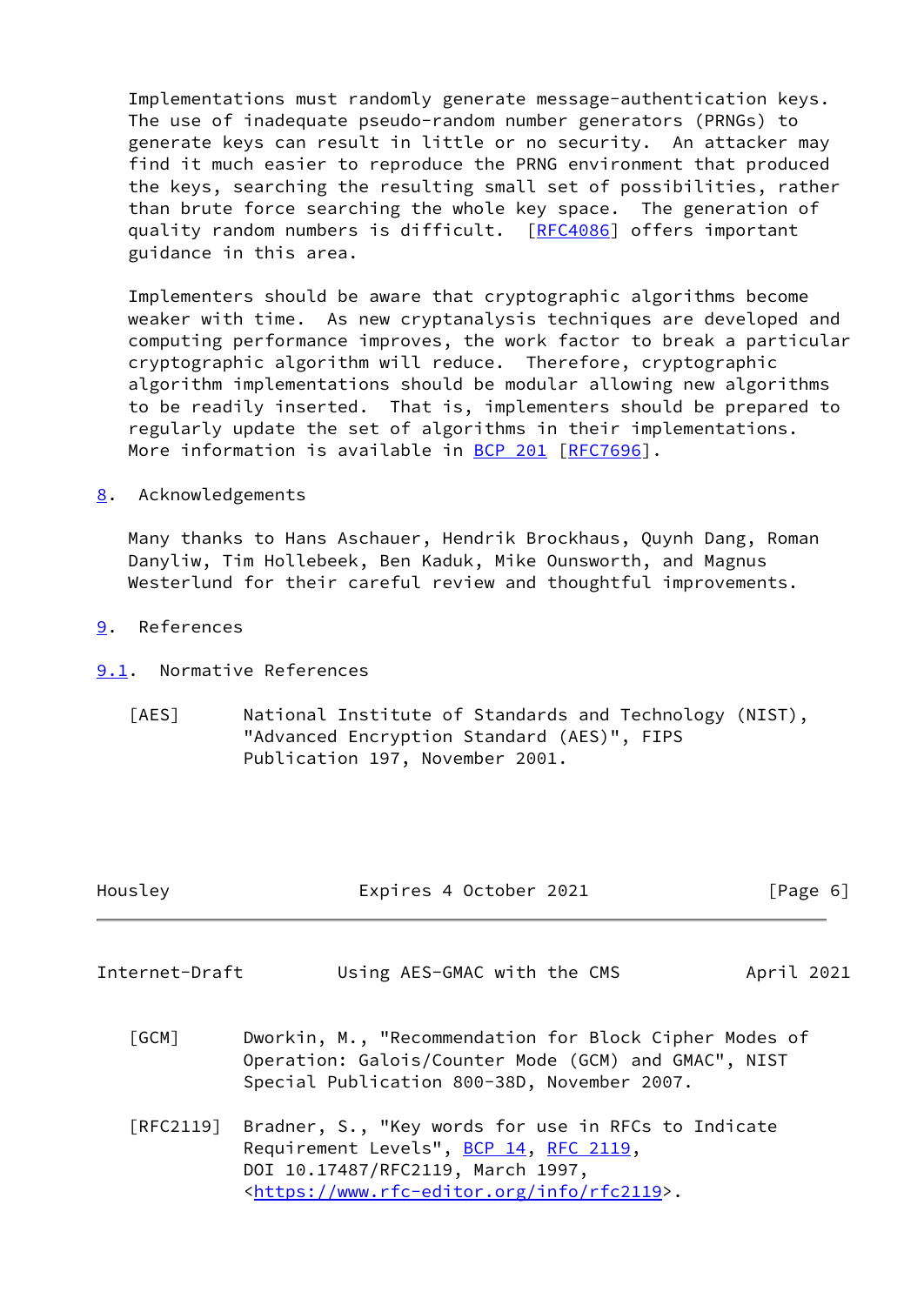- [RFC5652] Housley, R., "Cryptographic Message Syntax (CMS)", STD 70, [RFC 5652,](https://datatracker.ietf.org/doc/pdf/rfc5652) DOI 10.17487/RFC5652, September 2009, <[https://www.rfc-editor.org/info/rfc5652>](https://www.rfc-editor.org/info/rfc5652).
- [RFC5912] Hoffman, P. and J. Schaad, "New ASN.1 Modules for the Public Key Infrastructure Using X.509 (PKIX)", [RFC 5912](https://datatracker.ietf.org/doc/pdf/rfc5912), DOI 10.17487/RFC5912, June 2010, <[https://www.rfc-editor.org/info/rfc5912>](https://www.rfc-editor.org/info/rfc5912).
- [RFC8174] Leiba, B., "Ambiguity of Uppercase vs Lowercase in [RFC](https://datatracker.ietf.org/doc/pdf/rfc2119) [2119](https://datatracker.ietf.org/doc/pdf/rfc2119) Key Words", [BCP 14](https://datatracker.ietf.org/doc/pdf/bcp14), [RFC 8174,](https://datatracker.ietf.org/doc/pdf/rfc8174) DOI 10.17487/RFC8174, May 2017, [<https://www.rfc-editor.org/info/rfc8174](https://www.rfc-editor.org/info/rfc8174)>.
- <span id="page-7-2"></span><span id="page-7-0"></span>[9.2](#page-7-0). Informative References
	- [F2005] Ferguson, N., "Authentication weaknesses in GCM", 20 May 2005, [<https://csrc.nist.gov/csrc/media/projects/block](https://csrc.nist.gov/csrc/media/projects/block-cipher-techniques/documents/bcm/comments/cwc-gcm/ferguson2.pdf) [cipher-techniques/documents/bcm/comments/cwc-gcm/](https://csrc.nist.gov/csrc/media/projects/block-cipher-techniques/documents/bcm/comments/cwc-gcm/ferguson2.pdf) [ferguson2.pdf>](https://csrc.nist.gov/csrc/media/projects/block-cipher-techniques/documents/bcm/comments/cwc-gcm/ferguson2.pdf). Comments to the NIST Modes of Operation process.
	- [MV2005] McGrew, D. and J. Viega, "GCM Update", 31 May 2005, <[https://csrc.nist.gov/CSRC/media/Projects/Block-Cipher-](https://csrc.nist.gov/CSRC/media/Projects/Block-Cipher-Techniques/documents/BCM/Comments/CWC-GCM/gcm-update.pdf) [Techniques/documents/BCM/Comments/CWC-GCM/gcm-update.pdf>](https://csrc.nist.gov/CSRC/media/Projects/Block-Cipher-Techniques/documents/BCM/Comments/CWC-GCM/gcm-update.pdf). Comments to the NIST Modes of Operation process.
	- [RFC4086] Eastlake 3rd, D., Schiller, J., and S. Crocker, "Randomness Requirements for Security", [BCP 106](https://datatracker.ietf.org/doc/pdf/bcp106), [RFC 4086,](https://datatracker.ietf.org/doc/pdf/rfc4086) DOI 10.17487/RFC4086, June 2005, <[https://www.rfc-editor.org/info/rfc4086>](https://www.rfc-editor.org/info/rfc4086).
	- [RFC5084] Housley, R., "Using AES-CCM and AES-GCM Authenticated Encryption in the Cryptographic Message Syntax (CMS)", [RFC 5084,](https://datatracker.ietf.org/doc/pdf/rfc5084) DOI 10.17487/RFC5084, November 2007, <[https://www.rfc-editor.org/info/rfc5084>](https://www.rfc-editor.org/info/rfc5084).

<span id="page-7-1"></span>

| Housley        | Expires 4 October 2021      | [Page $7$ ] |  |
|----------------|-----------------------------|-------------|--|
|                |                             |             |  |
| Internet-Draft | Using AES-GMAC with the CMS | April 2021  |  |

[RFC7696] Housley, R., "Guidelines for Cryptographic Algorithm